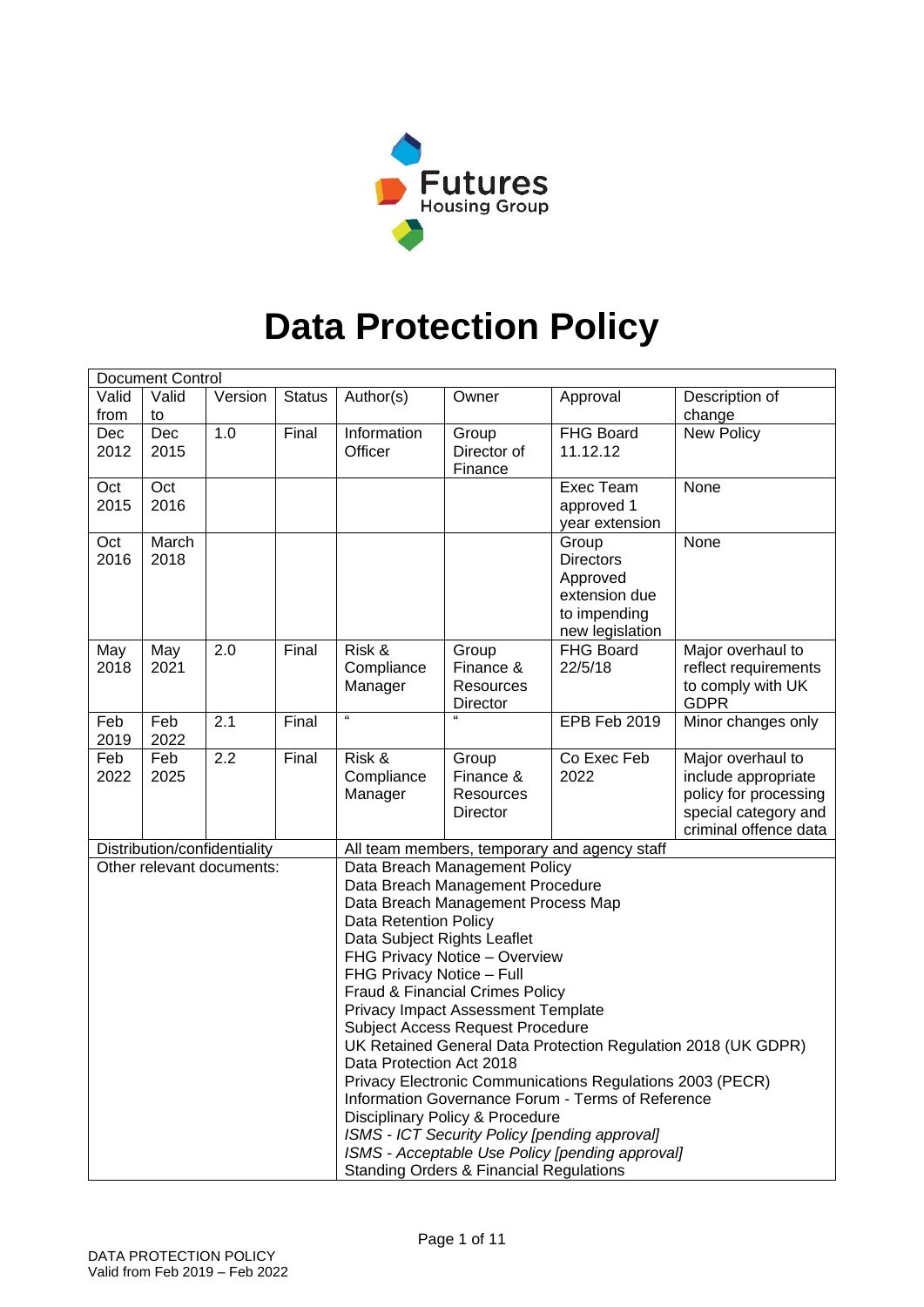| Whistleblowing Policy & Procedure<br>Code of Conduct for Board Directors<br>Code of Conduct for Team Members<br>Agile Working Policy |
|--------------------------------------------------------------------------------------------------------------------------------------|
| <b>Probity Policy</b>                                                                                                                |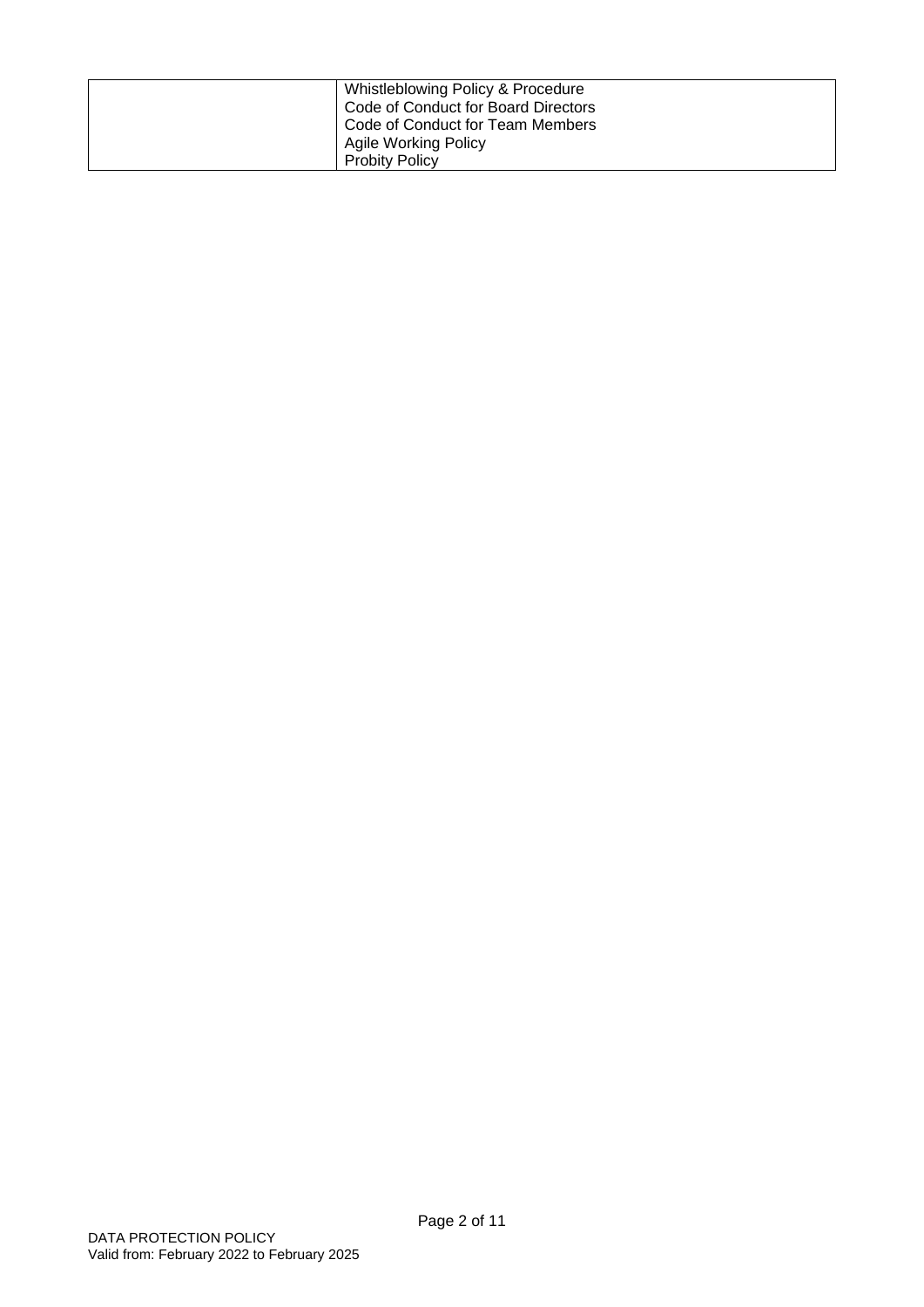| <b>Contents</b> |                                   |                |  |
|-----------------|-----------------------------------|----------------|--|
| 1               | Definitions                       | $\mathfrak{S}$ |  |
| $\overline{2}$  | <b>Policy Statement</b>           |                |  |
| 3               | Accountability                    | $\overline{4}$ |  |
| 4               | Responsibilities                  |                |  |
| 5               | <b>Data Protection Principles</b> | 5              |  |
| 6               | <b>Rights of Data Subjects</b>    | 6              |  |
| 7               | Data Privacy                      |                |  |
| 8               | Data Retention                    | $\overline{7}$ |  |
| 9               | <b>Information Asset Register</b> |                |  |
| 10              | Data Breach Management            |                |  |
| 11              | <b>Subject Access Requests</b>    |                |  |
|                 | 12 CCTV                           | 8              |  |
|                 | 13 Data Protection Training       |                |  |
|                 | 14 Notification                   |                |  |
|                 | 15 Data Protection Contacts       |                |  |
| 16              | Review                            | 9              |  |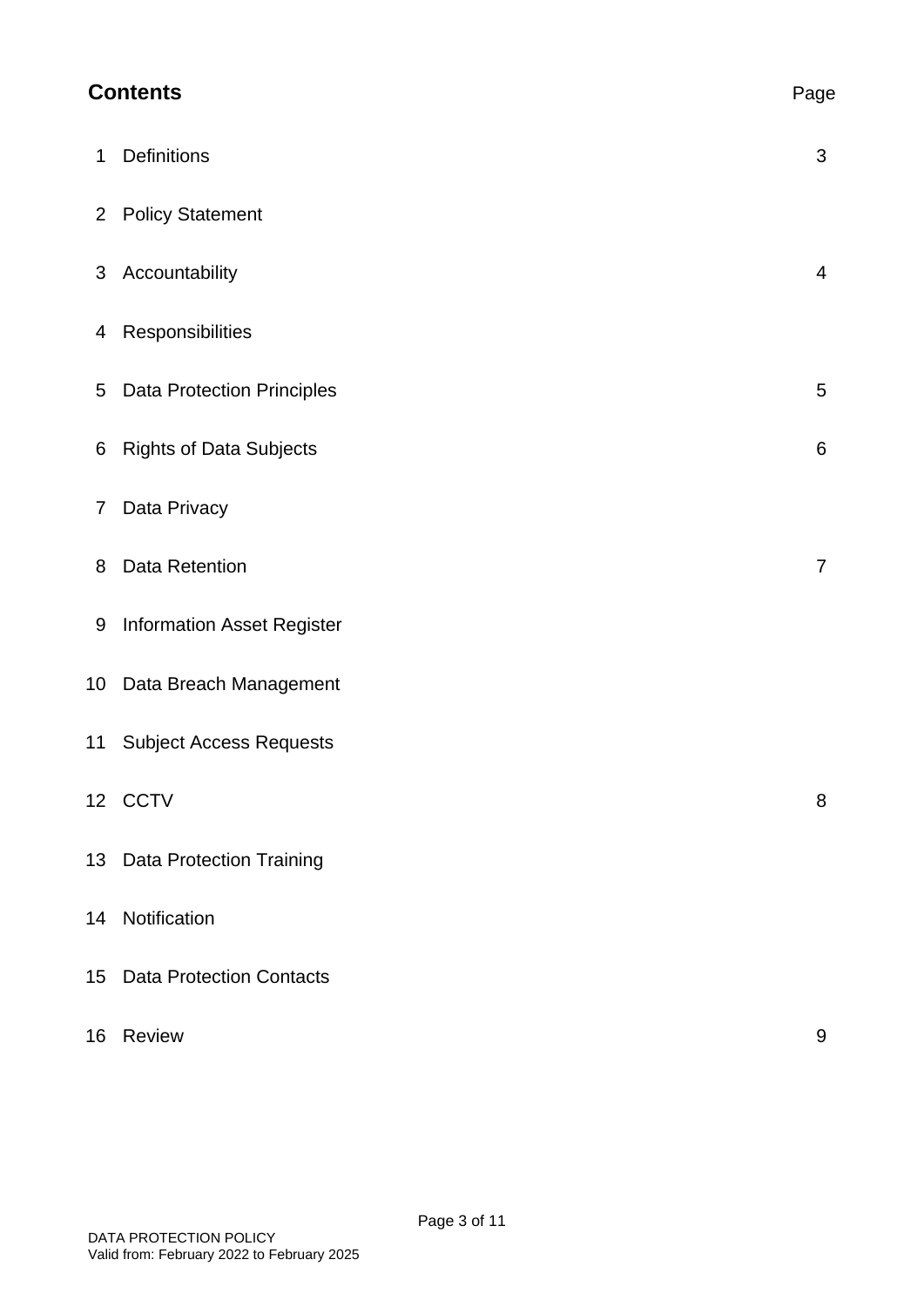## **1 DEFINITIONS**

- 1.1 **Personally Identifiable Information**: any information which relates to an identified or identifiable natural person, for example, an individual's name, date of birth or contact details. For the purposes of this policy, personal data also includes special category data (see 1.2 below).
- 1.2 **Special Category Data**: these are special categories which specifically relate to personal data revealing racial or ethnic origin, political opinions, religious or philosophical beliefs, trade union membership, the processing of genetic data, biometric data for the purpose of uniquely identifying a natural person, data concerning health, or data concerning a natural person's sex life or sexual orientation.
- 1.3 **Privacy Notice**: Under the UK General Data Protection Regulation ('UK GDPR') and the Data Protection Act 2018 ('DPA'), individuals have the right to be informed about how their personal data is being used. This is documented and communicated through a Privacy Notice and in a clear, transparent and unambiguous manner.
- 1.4 **Data breach**: A personal data breach means a breach of security leading to the destruction, loss, alteration, unauthorised disclosure of or access to personal data. A data breach extends beyond losing personal data, for example it includes sharing personal data with the wrong person.
- 1.5 **Data Processor**: Responsible for processing personal data on behalf of a data controller. The UK GDPR and DPA place specific legal obligations on a data processor for example, a requirement to maintain records of personal data and processing activities and a legal liability if found to be responsible for a data breach.
- 1.6 **Data Controller**: Responsible for determining the purposes and means of processing personal data. The UK GDPR and DPA place obligations on a Data Controller to ensure that contracts with data processors comply with the UK GDPR and DPA. Under the GDPR Article 5(2), the data controller will be responsible for and be able to demonstrate compliance with the data protection principles (as defined in section 5 below).
- 1.7 **The Group**: Any or all subsidiaries of Futures Housing Group Limited

## **2 POLICY STATEMENT**

- 2.1 This policy sets out how the Group will protect all personal special category and criminal convictions personal data, processing it in accordance with all applicable data protection laws and regulations and in particular, in a fair and transparent manner.
- 2.2 It meets the requirement set out in Schedule 1 Paragraph 1 (1) (b) of the Data Protection Act 2018 that a Data Controller should have in place an appropriate policy document where the processing of special category personal data is necessary for the purposes of performing or exercising obligations or rights which are imposed of conferred by the law on the Controller or the Data Subject in connection with employment, social security and social protection.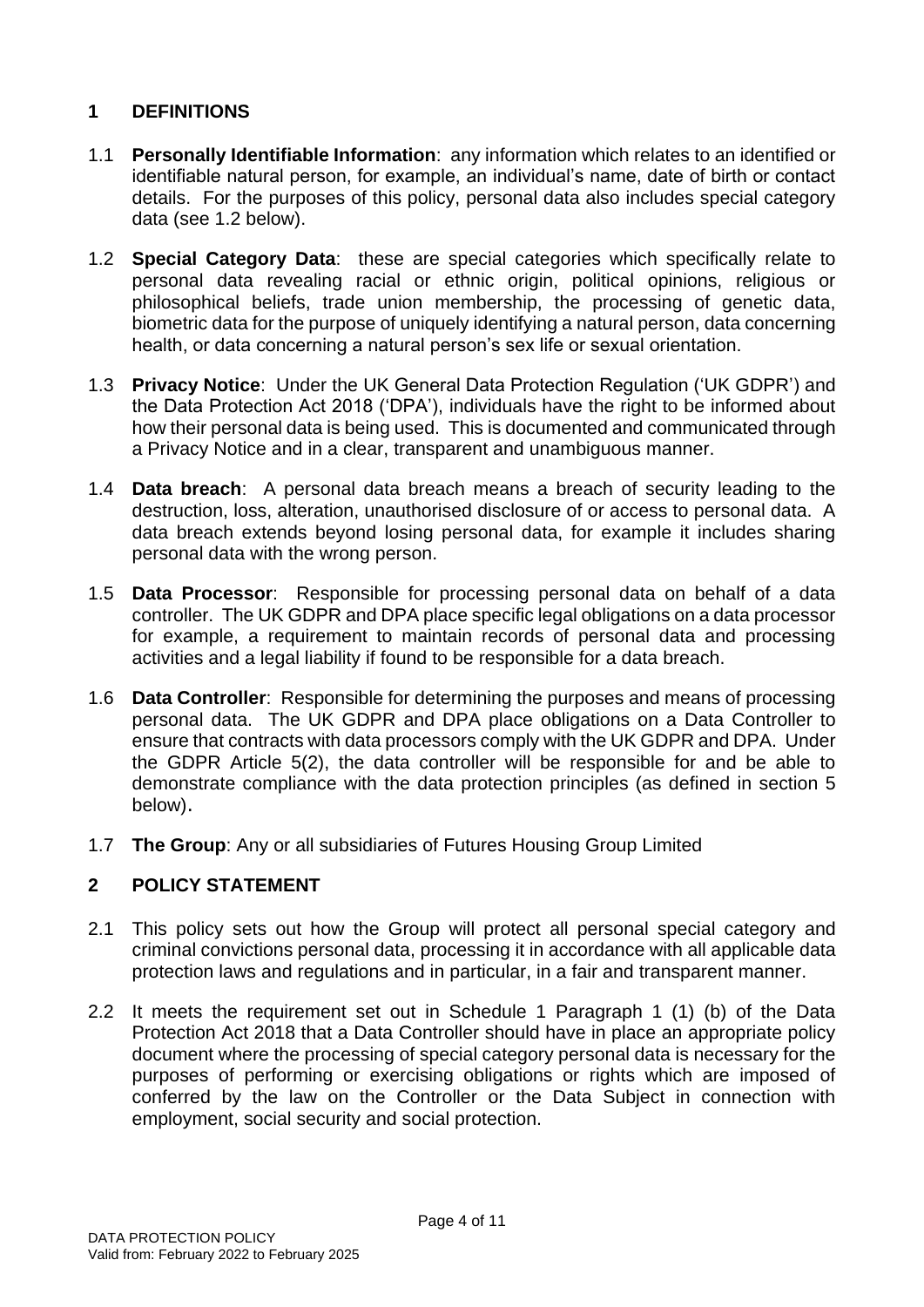- 2.3 Legislation and regulations impose restrictions on how personal, special category and criminal convictions data may be processed. This policy meets the requirement set out at paragraph 5 of Schedule 1 of the Data Protection Act 2018 that an appropriate policy document be in place where the processing of special category data is necessary for reasons of substantial public interest. The specific conditions under which data may be processed for reasons of substantial public interest are set out at paragraphs 6 to 28 of Schedule 2 of the Data Protection Act 2018.
- 2.4 The types of special category data and criminal convictions data processed by the Group, including the relevant lawful basis for processing, is detailed in our Privacy Notice<https://www.futureshg.co.uk/corporate/policies-and-compliance/privacy-notice/>
- 2.5 This policy applies to and must be adhered to by the Group's Board Directors, Committee Members, employees (including temporary / agency staff) and third parties (whether current or past processors). The policy applies in relation to the collection, use, retention, transfer, disclosure and destruction of any personal data relating to its customers, suppliers, employees and other third party contacts ('data subjects').
- 2.6 This policy applies to all processing of personal data in electronic form (including email, IP Addresses, biometrics) and in hardcopy form, where it is held as structured data including in manual files. 'Processing' means anything that we do with that data, from collecting it, through storing, sharing to deleting or destroying it.

## **3 ACCOUNTABILITY**

- 3.1 Where the Group collects and uses personal, special category and criminal offence data and makes decisions about its use, it is the Data Controller and take responsibility for how that data is collected and used. In such cases, the Group recognises its responsibility for ensuring compliance with this policy and for demonstrating compliance with the UK GDPR, DPA and related legislation.
- 3.2 It is recognised that non-compliance with this policy may expose the Group to complaints, regulatory action, substantial fines and/or reputational damage.
- 3.3 The Board and Group Directors are fully committed to ensuring the effective implementation of this policy and expect all Board Members, employees, temporary and agency staff and third parties (whether current or past processors) to comply fully with the policy.
- 3.4 Any breach of this policy will be taken seriously and may result in disciplinary action.

## **4 RESPONSIBILITIES**

- 4.1 **Day to day data management:** Those referred to in section 3.3 are expected to manage personal data, special category, and criminal offence data in a professional and ethical manner and in line with the Group's Codes of Conduct.
- 4.2 **Strategic data management:** The Board will oversee the Group's strategic management of data protection.
- 4.3 **Monitoring and assurance:** The Group Audit and Risk Committee will seek independent assurance over the adequacy and effectiveness of the Group's data protection arrangements. This will include monitoring the Group's management of data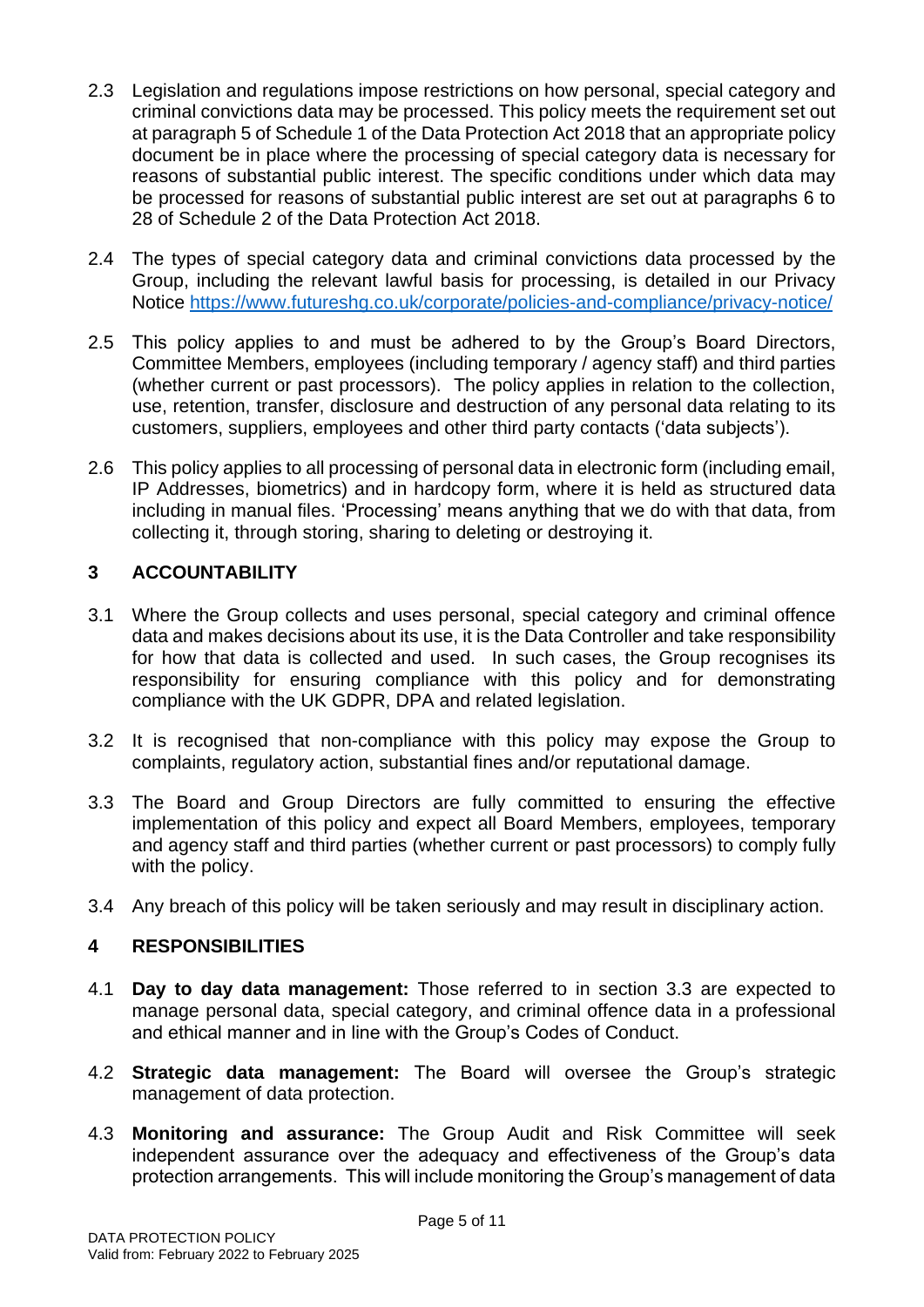protection risk and using the internal audit plan to assess compliance against applicable data protection laws and regulations.

- 4.4 **Delivery and implementation:** The Group's Information Governance Forum ('IGF') has responsibility for overseeing the development and delivery of the Information Governance programme. This includes, overseeing policy implementation and promoting an effective security and compliance environment. IGF responsibilities are defined further within the IGF Terms of Reference.
- 4.5 **Risk controls:** The Co-Executive Team will oversee the Group's operational management of data protection and are responsible for ensuring that all services are designed in compliance with this policy. It will also ensure that appropriate controls, and processes are designed and operate effectively to minimise the Group's risk exposure in relation to data protection.
- 4.6 **Reporting breaches:** Employees must inform their line manager and the Lead Data Protection Officer as soon as they become aware of data loss, data being deleted, processed or amended without authority or a breach of confidentiality regarding personal data, special category and criminal offence data. Employees can report concerns through the Group's Data Breach Policy and Whistleblowing Policy.
- 4.7 **Data security and 'need to know':** Employees must not discuss personal or confidential data with anybody who has no right to know, including other employees and third parties. They will also keep such data secure from visitors, other employees and contractors who do not need access to the information to carry out their duties.
- 4.8 Where there is a requirement to discuss personal data internally, this will be done in private and only between employees who have a legitimate right to access that information to carry out their duties.
- 4.9 **Data Processors:** Third parties who act as data processors on the Group's behalf must acquaint themselves with and comply with this policy and terms agreed through their contracts and signed deeds of variation to their contracts. They must also complete UK GDPR/DPA position surveys as appropriate. The Group will not engage with any third parties who do not comply with this policy or their contractual terms regarding data protection.
- 4.10 **The Lead Data Protection Officer**: will act as Secretary and Deputy Chair of the IGF and will inform the Group of any changes to data protection laws and regulations, advising the Group on designing appropriate processes to enable compliance with this policy and prevailing laws and regulations. The Lead Data Protection Officer will support the Group Finance and Resources Director in reporting any significant deviation(s) from this policy or data breaches to the Group Chief Executive, Board and Group Audit and Risk Committee. They will also support the Group in delivering training to maintain a strong data protection culture amongst employees and third parties.

## **5 DATA PROTECTION PRINCIPLES**

5.1 The UK retained General Data Protection Regulation ('UK GDPR) Article 5 lay down principles to govern the processing. These principles require personal data to be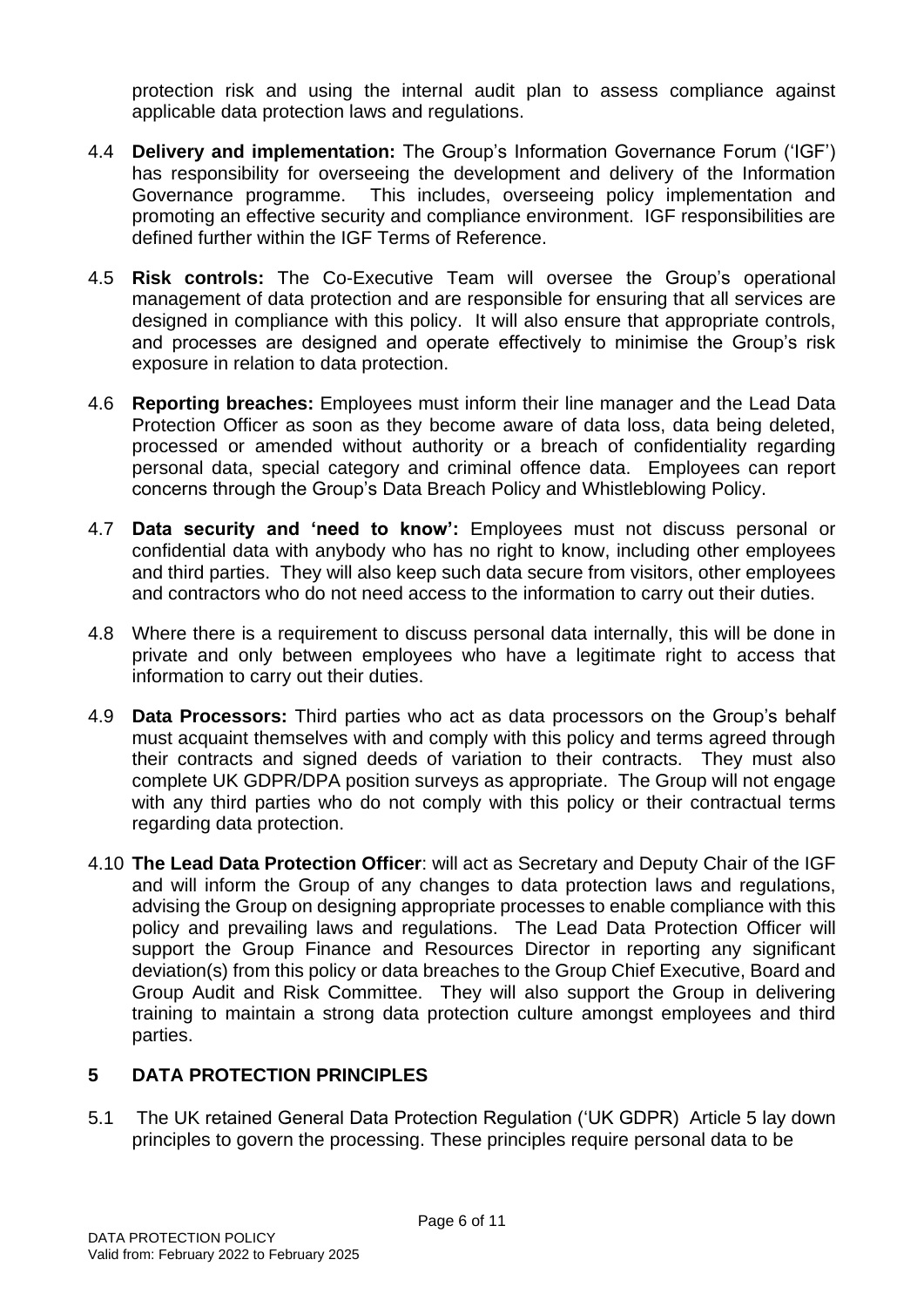- 1) *Processed lawfully, fairly and transparently in relation to the data subject ('lawfulness, fairness and transparency');*
- 2) *Collected for specified, explicit and legitimate purposes and not further processed in a manner that is incompatible with those purposes; further processing for archiving purposes in the public interest, scientific or historical research purposes or statistical purposes shall, in accordance with Article 89(1), not be considered to be incompatible with the initial purposes ('purpose limitation');*
- *3) Adequate, relevant and limited to what is necessary in relation to the purposes for which they are processed ('data minimisation');*
- *4) Accurate and where necessary, kept up to date; every reasonable step must be taken to ensure that personal data that are inaccurate, having regard to the purposes for which they are processed, are erased or rectified without delay ('accuracy');*
- *5) Kept in a form which permits identification of data subjects for no longer than is necessary for the purposes for which the personal data are processed; personal data may be stored for longer periods insofar as the personal data will be processed solely for archiving purposes in the public interest, scientific or historical research purposes or statistical purposes in accordance with Article 89(1) subject to implementation of the appropriate technical and organisational measures required by this Regulation in order to safeguard the rights and freedoms of the data subject ('storage limitation'); and*
- *6) Processed in a manner that ensures appropriate security of the personal data, including protection against unauthorised or unlawful processing and against accidental loss, destruction or damage, using appropriate technical or organisational measures ('integrity and confidentiality').*
- 5.2 The 7th principle requires that the Data Controller is also able to demonstrate their compliance with the requirements of the (UK)GDPR ('accountability')
- 5.3 In compliance with this principle the Group will:
	- (a) keep records of all personal data processing activities which can, upon request, be provided to the Information Commissioner's Office;
	- (b) undertake Impact Assessments with regards to any high-risk processing of personal data and record the results;
	- (c) ensure an individual within our organisation is in charge of monitoring and managing the processing of personal data; and
	- (d) have internal processes in place to ensure that personal data is only collected, used or handled in compliance with the GDPR and Data Protection Act 2018.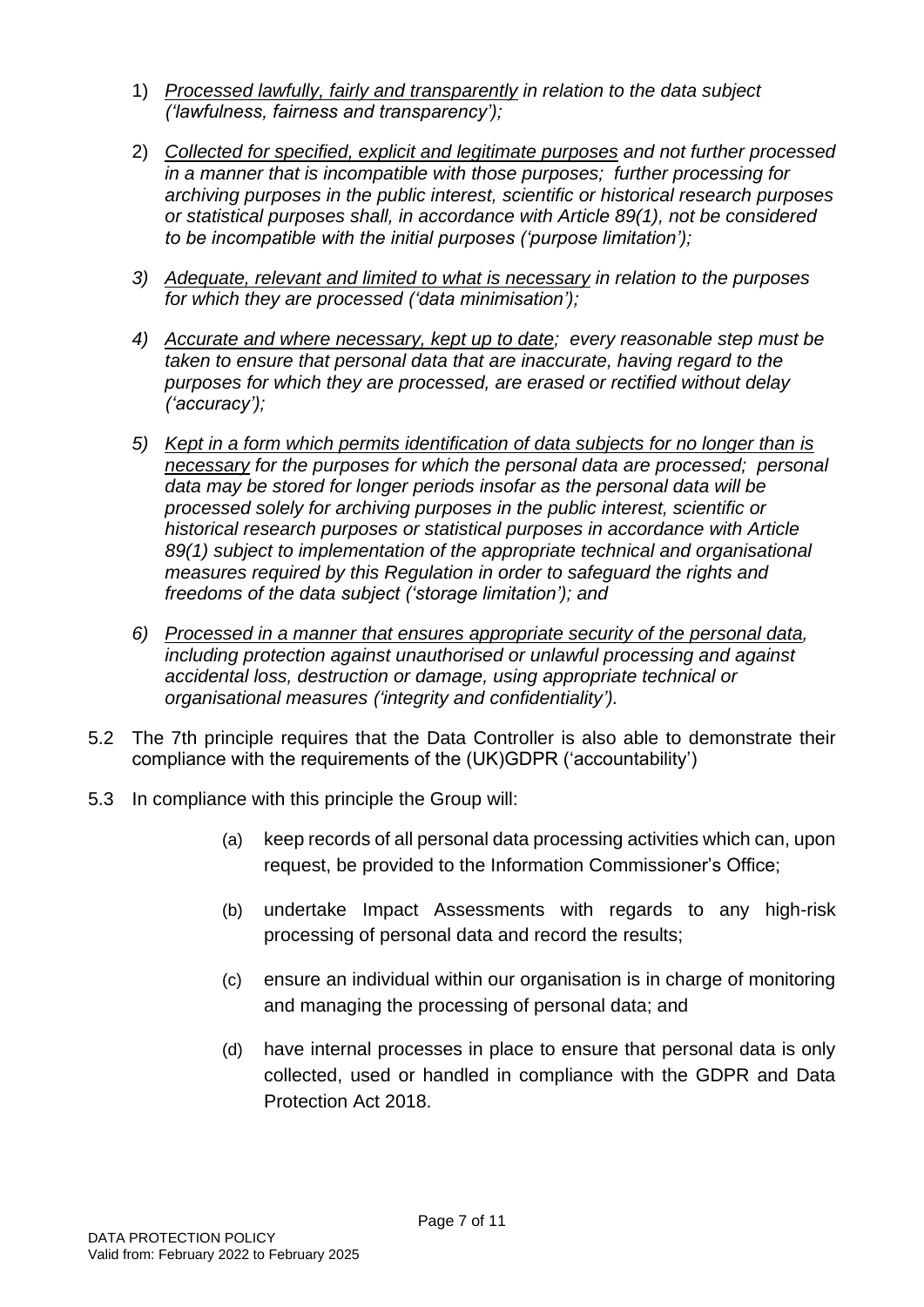# **6 RIGHTS OF DATA SUBJECTS**

- 6.1 An individual (data subject) has legal rights around the handling of their data. The Group as a Data Controller will comply with these rights. Employees and third parties processing data for the Group must understand and preserve these rights the Group's customers, employees, and other data subjects.
- 6.2 The Group has documented the rights in its Leaflet on Data Subject Rights which is available on the website, and these are as follows:
	- Right to be informed of how and why their data is being processed;
	- Right to access copies of their own personal data;
	- Right to rectification of inaccurate personal data;
	- Right to erasure of some or all of their personal data;
	- Right to restrict processing of their data;
	- Right to data portability in limited circumstances;
	- Right to object to particular processing of their data; and
	- Right to not be significantly impacted by solely automated decision making.

In addition, where data processing is on the basis of consent, data subjects have the right to withdraw that consent, and where they are dissatisfied with the way their data is handled, data subjects have the right to raise a complaint with the ICO.

6.3 Although there are exemptions and limitations to the rights, all requests must be considered and initially responded to within one month.

## **7 DATA PRIVACY**

- 7.1 The Group will not ask for information that is unnecessary for the purpose it is being collected. It has documented a Privacy Notice which defines what personal identifiable information it collects, how it is used, with whom it is shared and how it is secured. The Privacy Notice also explains an individual's privacy rights. This is available on the Group's website.
- 7.2 The Group recognises the importance of maintaining high standards with regard to data integrity and privacy. This extends to amending or introducing new processes and systems to ensure continued compliance with data protection laws and regulation.
- 7.3 The Group requires the employee responsible any process or system which is being updated or replaced to ensure that such revisions comply with relevant data protection laws and regulations. To help with this a Data Privacy Impact Assessment ('DPIA') must be completed by the employee responsible for all new or revisions to systems and processes which involve the processing of personal data. The DPIA enables the Group to assess how personal data and associated risks will be managed during process / system change.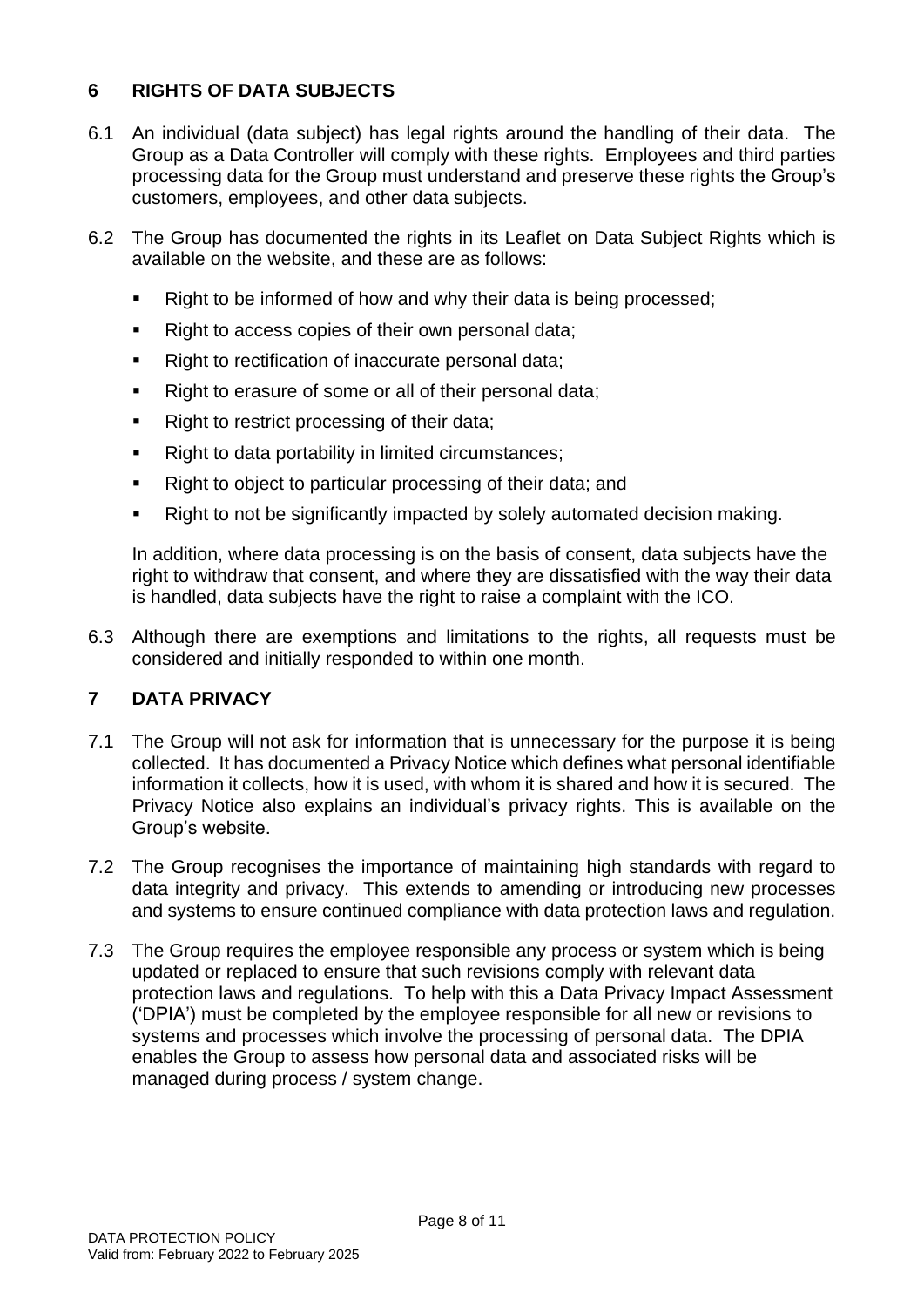## **8 RETENTION AND ERASURE OF PERSONAL DATA**

- 8.1 The Group has a Data Retention Policy which defines:
	- responsibilities for managing data retention;
	- **•** retention periods;
	- considerations for retaining / disposing of data; and
	- requirements for disposing of data securely.
- 8.2 The Data Retention Policy applies to anyone processing information on behalf of the Group. All Board Members, employees, temporary and agency staff and third parties are expected to comply fully with the Data Retention Policy.

## **9 INFORMATION ASSET REGISTER**

- 9.1 The Group documents all of its personal data and purposes for processing in an Information Asset Register ('IAR').
- 9.2 Managers will inform the Lead Data Protection Officer of any changes to personal data being held in the systems / processes which they operate to enable the IAR to be updated with accurate and up to date information. The Governance and Assurance team have responsibility for maintaining the IAR.

## **10 DATA BREACH MANAGEMENT**

- 10.1 The Group is legally required to report all personal data breaches that meet certain criteria to the ICO within 72 hours of becoming aware of the breach. Failure to notify a breach to the ICO is itself a breach of the UK GDPR and can potentially result in a fine or other action against the Group.
- 10.2 The Group has defined its framework for managing and responding to instances of unauthorised or unlawful processing or data loss, destruction or damage. Requirements are defined within the Group's Data Breach Management Policy and supporting Data Breach Management Procedure and Process Map.
- 10.3 The Data Breach Management Policy defines roles and responsibilities for managing, reporting and responding to data breaches. The Data Breach Management Procedure and Process Map provide guidance on identifying, investigating, reporting and recording a data breach.
- 10.4 All Board Directors, Committee Members, employees (including temporary / agency staff) and third parties (whether current or past processors) are expected to read, understand and follow the Data Breach Management Policy, Procedure and Process Map and any breach of these will be taken seriously and may result in disciplinary action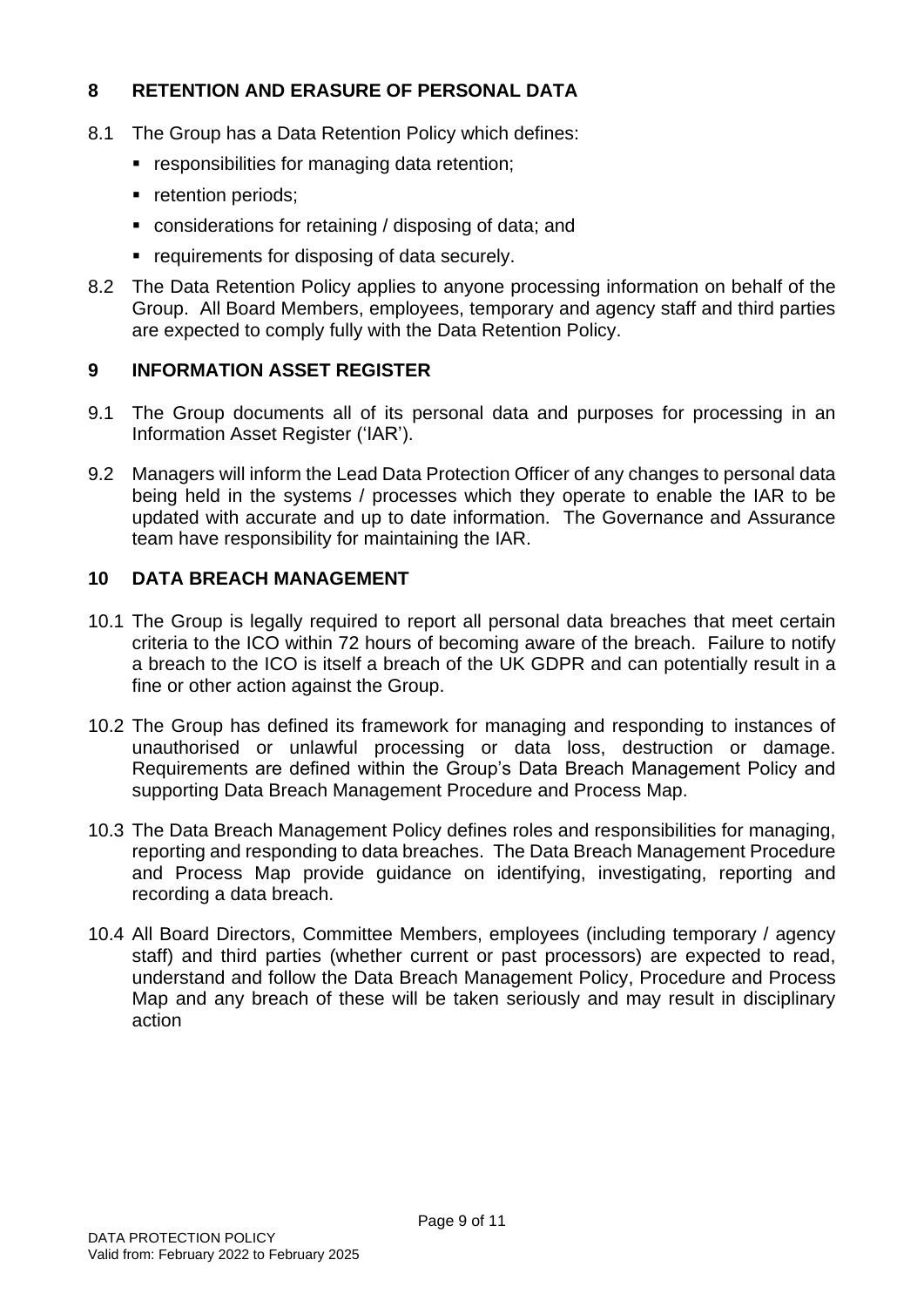## **11 SUBJECT ACCESS REQUESTS**

- 11.1 The Group operates a Subject Access Request Procedure which must be followed whenever a request for personal information is received from an individual / data subject. The Group will process all requests in line with data protection legislation.
- 11.2 The Subject Access Request Procedure includes guidance on the processes to be followed by the Governance and Assurance Team. It includes requirements for confirming the identity of the data subject, preparing and checking information and disclosure considerations.

# **12 CCTV**

- 12.1 The Group may undertake surveillance of its offices and properties using CCTV to prevent and detect crime against its people, support law enforcement and to protect it's people and assets.
- 12.2 The Group's Privacy Notice includes details of where the Group's CCTV devices are located and the purposes for which the data are used. All CCTV will comply with the ICO's guide 'CCTV Data Protection Code of Practice'. This will include the use of appropriately sized signs informing of the presence of CCTV, the purpose of using CCTV and the contact details for the Facilities Manager (responsible officer).
- 12.3 As the Group is not a public body, there is no requirement for the Group to comply with the Regulation of Investigatory Powers Act 2000.

## **13 DATA PROTECTION TRAINING**

13.1 Data Protection training is mandatory for all new starters at the Group and will be delivered as part of their induction. In addition, current employees must undertake annual refresher training in order to maintain awareness of current data protection laws and regulations and the Group's policies and procedures.

## **14 NOTIFICATION**

- 14.1 An annual notification is submitted by the Group Finance and Resources Director to the ICO to advise what and how personal data is processed.
- 14.2 The Group's ICO registration numbers are as follows:
	- Futures Housing Group Limited: Z1720721
	- Five Doorways Homes Limited: Z2587857
	- Futures Homescape Limited: Z7118710
	- Futures Homeway Limited: Z1721653
	- Futures Living Limited: ZA382458
	- Futures Finance Limited: ZA501802
	- Futures Treasury Plc: ZA501669